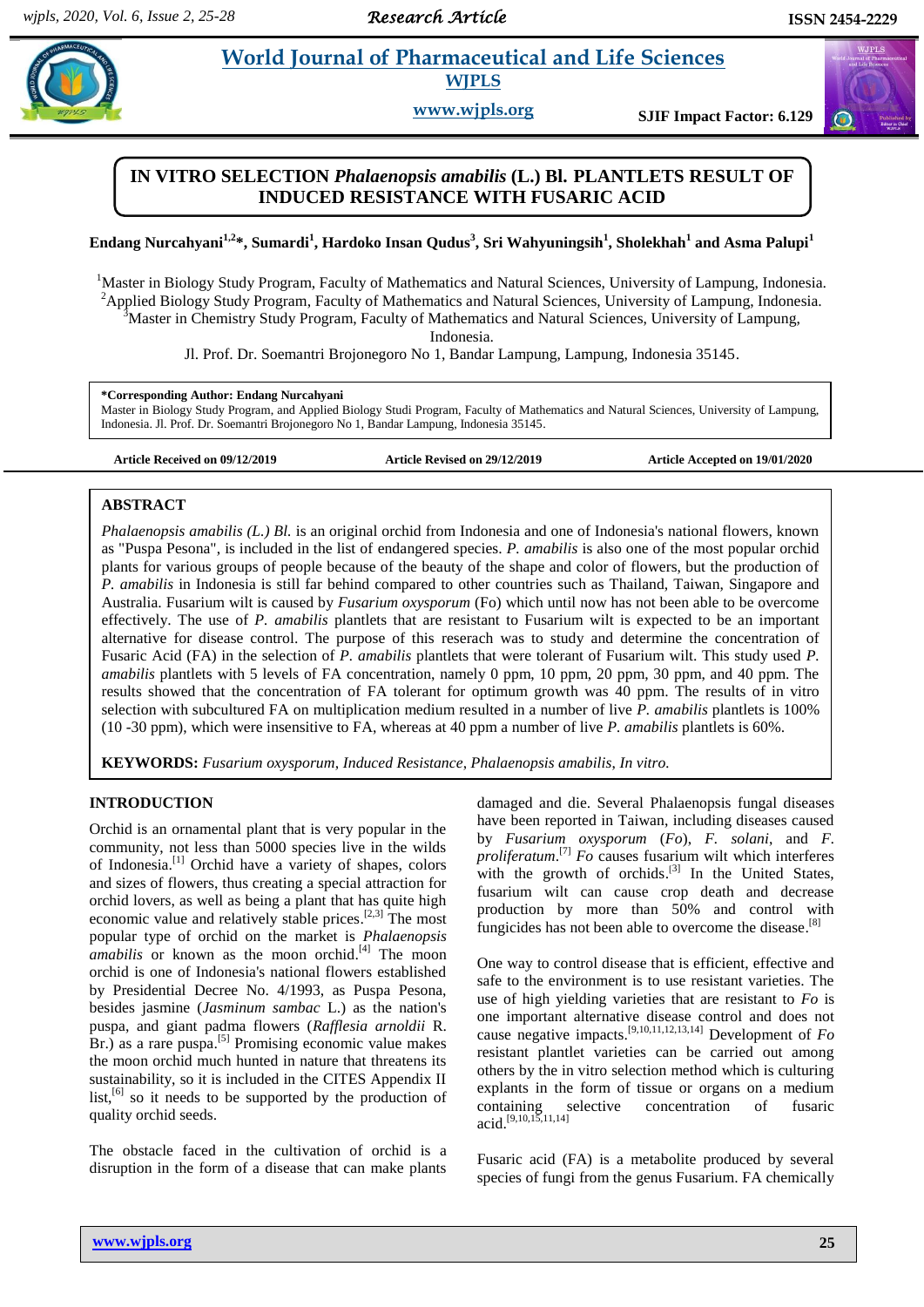called 5-n-butylpicolinic acid. This acid can be toxic (concentrations of more than  $10^{-5}$  M) so as to inhibit the growth and regeneration of cultures, [16,17] but at non-toxic concentrations (below  $10^{-6}$  M) it actually helps to induce phytoalexin synthesis, a form of plant response to inhibit pathogenic activity.<sup>[17]</sup> Several parameters can illustrate the mechanism of plant resistance to pathogenic infections including an increase in phenol compounds, an increase in peroxidase enzymes (including the PRprotein group), and the presence of lignification.<sup>[18,19,20]</sup>

The use of FA in tolerant concentrations so far has never been reported with certainty and accuracy in the induction of the resistance (Induced Resistance) of *P. amabilis* plantlet against *Fo.* Therefore, research on the role of FA as an endurance inducer in vitro needs to be done. Control of Fusarium wilt in *P. amabilis* with FA to the best of the author's knowledge has never been done and unknown tolerant FA concentration for selection of *P. amabilis* plantlet with optimum growth.

# **MATERIALS AND METHODS**

#### **Plant Material**

This research was held in March 2019 until July 2019 in the In Vitro Botany Laboratory, Department of Biology, Faculty of Mathematics and Natural Sciences, University of Lampung. The research material was a moon orchid plantlets [*Phalaenopsis amabilis* (L.) Bl.] which was affected by FA.

#### **Preparation for Planting Medium and Selection**

The medium used is Vacin and Went (VW), the medium is sterilized for 15 minutes. The sterilized VW medium is then added FA with a concentration of 0 ppm (control), 10 ppm, 20 ppm, 30 ppm, and 40 ppm for disease resistance selection.

### **Planting of Plantlets in FA Selection Medium**

The explants used were sterile plantlets. Plantlets from culture bottles were removed with sterile scalpels and one by one placed on a 10 cm diameter petri dish, then plantlets were planted in each culture bottle containing the specified treatment medium. Each concentration was carried out 5 replications and each replication consisted of 2 *P. amabilis* planlets in each culture bottle.

#### **Percentage of Number of Living Plantlets and Plantlets Visualization**

Includes the color of plantlet after being given FA treatment with the following classification: green, green with certain parts brown and brown.

#### **Data Analysis**

Data obtained from the growth of *P. amabilis* plantlets during selection with FA in the form of qualitative data and quantitative data. Qualitative data is presented in the form of comparative descriptive and supported by photographs. Quantitative data were tabulated with different concentration factors with 5 replications each treatment.

*P. amabilis* is a plant with a high level of disease intensity, one of which is Fusarium wilt disease. This disease is caused by the fungus *Fusarium oxysporum* f.sp. lycopersici (Sacc.). This fungus is a soil-borne pathogen that can survive for a long time in the form of chlamidiospores even though there are no host plant. $[21]$ Fusarium wilt is a very important and economically harmful disease because until now there has been no effective control. [22] One way to get a *P. amabilis* plantlet which resistant Fusarium wilt is to use FA. Induced resistance using FA is one of the biological control methods used to control Fusarium wilt.

### **Percentage of Live Plantlets and Plantlets Visualization**

Observation of *P. amabilis* plantlets which planted on Vacin and Went (VW) medium with FA treatment at five concentration levels, namely 0 ppm (control), 10 ppm, 20 ppm, 30 ppm, and 40 ppm are presented in Table 1. The selection results show that the plantlets were still able to survive up to a concentration of 30 ppm, but at the 4th week with FA treatment of 40 ppm there were 4 plantlets died.

**Table 1: Percentage of Live Plantlets Result of Selection with Fusaric Acid.**

| <b>Fusaric Acid</b><br><b>Concentration</b><br>(ppm) | <b>Percentage of Live</b><br><b>Plantlets on the Weeks</b><br>$($ %) |             |     |     |  |
|------------------------------------------------------|----------------------------------------------------------------------|-------------|-----|-----|--|
|                                                      | T                                                                    | $\mathbf H$ | Ш   | IV  |  |
| 0 (control)                                          | 100                                                                  | 100         | 100 | 100 |  |
| 10                                                   | 100                                                                  | 100         | 100 | 100 |  |
| 20                                                   | 100                                                                  | 100         | 100 | 100 |  |
| 30                                                   | 100                                                                  | 100         | 100 | 100 |  |
|                                                      | 100                                                                  | 100         | 100 |     |  |

Table 1 shows that for observation of weeks 1 to 3 in all FA treatments, the percentage of the number of *P. amabilis* living plantlets reached 100%. *P. amabilis* plantlets at the 4th week treated with FA 10 ppm, 20 ppm, 30 ppm, and the control did not experience death, but at a concentration of 40 ppm, 40% mortality occurred marked by the roots and leaves are brown.

The result of observations on *P. amabilis* plantlets showed the effect of giving FA which planted on in vitro selection medium. The result of this study are supported by<sup>[23]</sup>, which states that there is a change in color to brown on plantlets given a high concentration of FA, while the highest percentage of live plantlets is shown on plantlets with lower concentration of FA.

The observation of *P. amabilis* plantlets at week 1 there has not been any decrease in the visualization percentage of *P.amabilis* plantlets, shown from 100% live plantlets at FA concentrations of 0 ppm, 10 ppm, 20 ppm, 30 ppm, and 40 ppm and are visually colored green. The 2nd week of the plantlet with a concentration of 40 ppm FA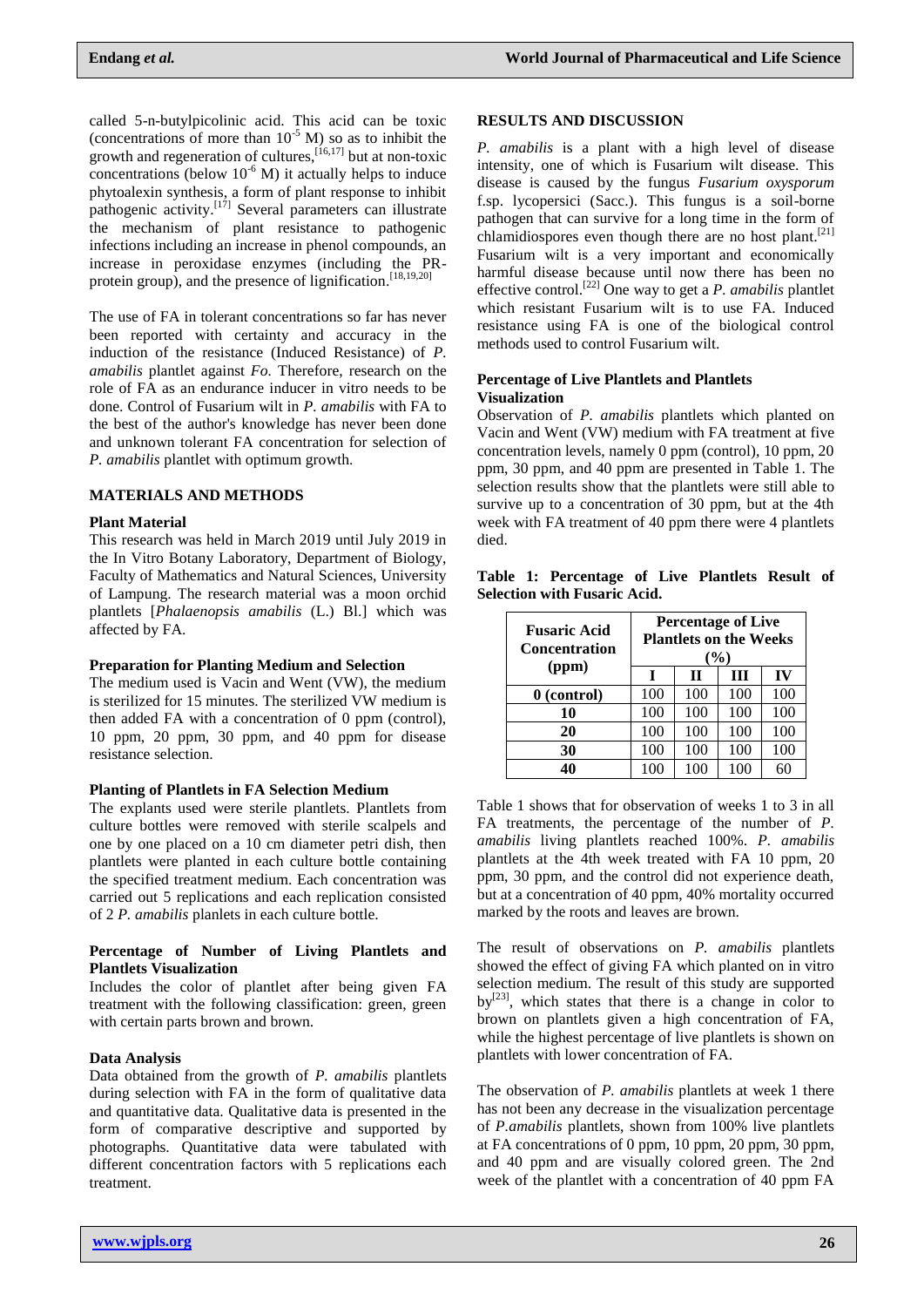showed a decrease in the percentage of visualization that seen on the base of leaf on the *P. amabilis* plantlet to turn green brown. The decrease in visualization percentage at weeks 3 and 4 is presented in Figure 1, seen in FA concentrations of 30 ppm in the leaves and roots of plantlets turning green brown and at FA concentrations

of 40 ppm there is 40% of the plantlets change to brown and dead at weeks 4. Visualization of *P. amabilis* plantlets was observed from week 1 to week 4. Results of *P. amabilis* plantlets selection with various FA concentrations based on the percentage of plantlets visualization are presented in Table 2.

**Table 2: Percentage of Visualization Plantlets Result of Selection with Fusaric Acid.**

| <b>Fusaric Acid</b>        | Percentage of Visualization Plantlets on the Weeks- (%) |               |               |                |  |  |
|----------------------------|---------------------------------------------------------|---------------|---------------|----------------|--|--|
| <b>Concentration (ppm)</b> |                                                         | Н             | ш             | IV             |  |  |
| $0$ (control)              | G:100                                                   | G:100         | G:100         | G:100          |  |  |
| 10                         | G:100                                                   | G:100         | G:100         | G:100          |  |  |
| 20                         | G:100                                                   | G:100         | G:100         | G:100          |  |  |
| 30                         | G:100                                                   | G:100         | G: 80         | G:60           |  |  |
|                            |                                                         |               | GB:20         | GB:40          |  |  |
| 40                         | G:100                                                   | G:60<br>GB:40 | G:50<br>GB:50 | G: 20<br>GB:40 |  |  |
|                            |                                                         |               |               | B:40           |  |  |

Note: G= Green; GB= Green Brown; B= Brown



**Fig. 1: Development of** *P.amabilis* **plantlets after 4 weeks at various concentrations of FA. A = 0 ppm (control), B**   $= 10$  ppm,  $C = 20$  ppm,  $D = 30$  ppm, and  $E = 40$  ppm.

Morphological characters of plantlets were seen to change in each treatment after 4 weeks giving of FA. Changes in plantlets occur from green to brown green and brown. According  $to^{[24]}$ , states that the change in color to brown on the *P. amabilis* plantlet is caused by an increase in phenolic compounds which is followed by oxidation from the activity of the enzyme oxidase (PPO). The selection results showed that the highest FA concentration of 40 ppm has occurred the selection process with 40% dead plantlets, therefore 60% of plantlets that survive and live was a selected plantlet with FA.

# **CONCLUSION**

The optimum of FA concentration for in vitro selection

of *P. amabilis* plantlets is 40 ppm. Selection results live plantlets in 100% (10-30 ppm) and 60% (40 ppm).

# **ACKNOWLEDGEMENT**

Thanks the authors to the Institute for Research and Community Service through the BLU fund of University of Lampung, based on the Letter of Assignment of "Penelitian Pascasarjana" 2019 Number of Contract: 1921/UN26.21/PN/ 2019/26 Juni 2019.

# **REFERENCES**

1. Nikmah ZC, Slamet W, and Kristanto BA, Aplikasi Silika dan NAA terhadap Pertumbuhan Anggrek Bulan (*Phalaenopsis amabilis* l.) pada Tahap Aklimatisasi, Jurnal Agro Complex, 2017; 1(3):